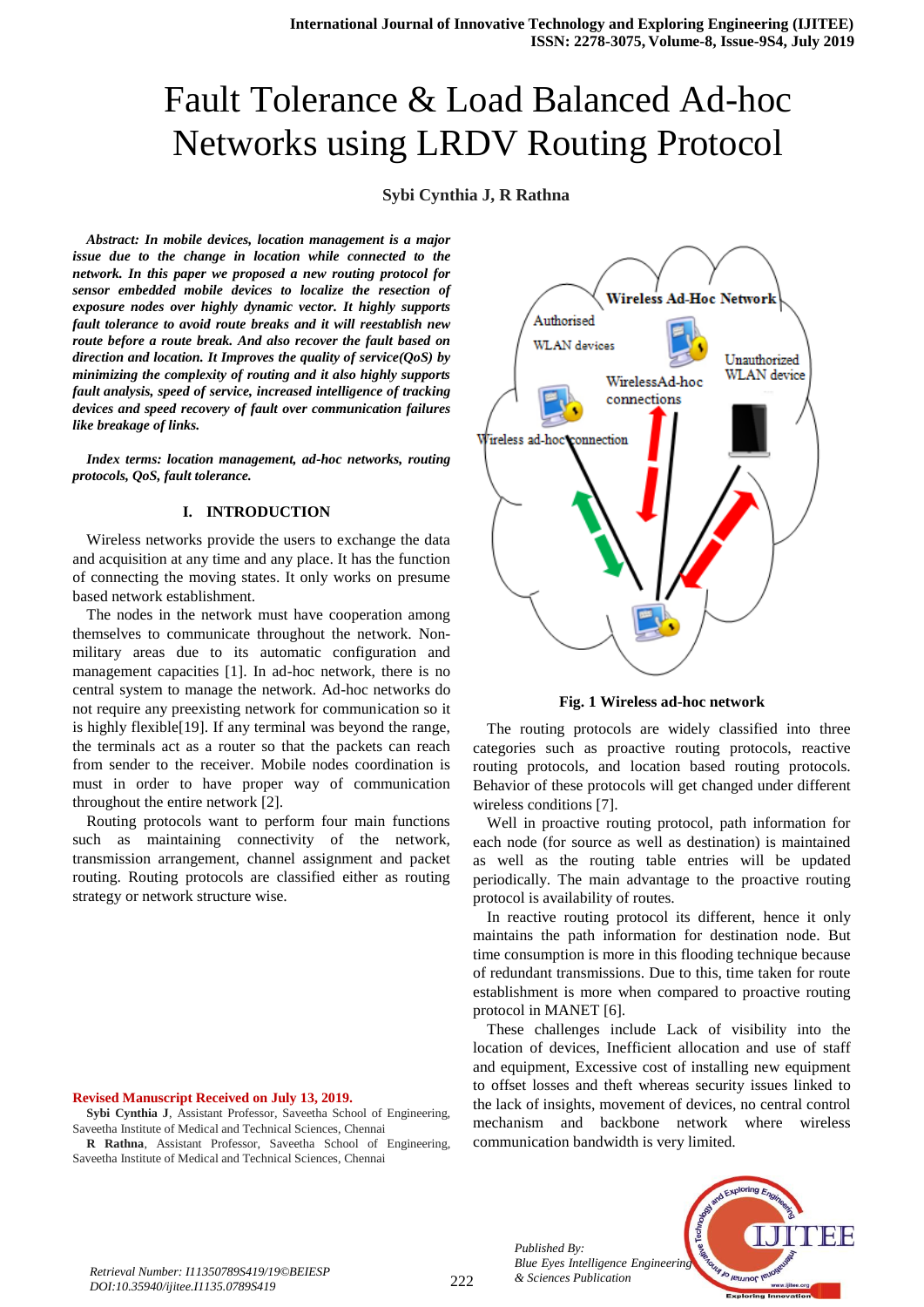To handle the above issues in a simple way, smart mobility devices using an adaptive location magnitude grid protocol is used. Some of the applications of Location based system include military and government industries, emergency services and the commercial sector.

In this paper, we derived a location-tracking protocol, which is done by the cooperation of magnetometer sensors. Whenever a node is detected, it will be included into the virtual grid plane, on which the routing protocols are initialized to transfer the data. The communications which are coming out from the nodes will pass the virtual grid.

The rest of the paper is organized as follows. Section II reviews the work related to the proposed work. Section III briefs the problem statement of our work. Section IV describes the model of our network. Section V shows the location tracking of our work. Section VI examines the simulation outcomes and finally section VII concludes our proposed work.

#### **II. RELATED WORKS**

Some researches proposed a new routing protocol named as Reliable on-demand routing protocol (RORP) to compute the running span between two connected nodes in the network by using mobility prediction [12]. It also makes use of GPS (Global Positioning System) to estimate the time duration. Initially, it explores the request region in search of new routes in the network. Whenever the routing protocol finds a broken link, then the routing path is disconnected. This provides a back path for maintaining the route in case of broken routes.

Route strategy in this protocol is fully depend on weights to enhance the system and network's performance. Some factors are used to decide the route's weight. Traditional route discovery process discovers multiple alternative routes from source to destination. This protocol selects the largest weight path to reach the destination.

QoS metrics are mainly used for reserving the resources considering that MANET is does not have an infrastructure. It does not assume any predefined or specific MAC protocols[21].

Having multiple path to destination at intermediate nodes will help to reduce the route errors transmitted in route break recovery and also reduce overhead of additional route discovery. And also the performance of multipath routing protocol considerably increased than other existing routing protocols. Here in SMORT, the analysis is totally based on theoretical analysis of the network.

#### **III. PROBLEM STATEMENT**

One of the optimized versions of popular distributed bellman ford distance vector routing algorithm .Whenever there is a change in topology the nodes will broadcast routing messages and periodic updates will be exchanged with low frequency, but these results high overhead. For minimizing the overhead, routing protocols with link state exchange have been proposed. But for large networks, it is complicated since the movement of nodes trigger new updates.

#### **Objective**

In the proposed routing protocol, whenever the node is detected, it will be included in the virtual grid plane on which routing protocols are initiated to transmit the data. Virtual plane helps us to detect the nodes which moves in the same direction. Thus the proposed protocol does not have to consider the other neighboring nodes which are away from its direction. It reduces the bottlenecks in routing protocol and provides effective fault tolerance protocol.

#### **Virtual Plane**

Generally, magnetometers are used to monitor the directions. The inputs of all the magnetometer sensor nodes were placed in a 3D plane grid. In ad-hoc networks, each node must aware of its physical location as well as its neighbor's physical location in order to track the route. Each node has the ability to detect the existence of nearby moving nodes. In the proposed protocol, whenever the node is detects a new node or its neighboring node, then it will be included in the virtual plane grid. This virtual grid measures the direction with respect to the four basic directions (East, West, North and South) with 0 degree facing East and 180 degree facing the west. All the nodes in the grid maintain the location and selects the shortest path in the grid. Sensor nodes are arranged as an irregular network as shown in the figure 3.



**Fig. 2 Node's direction**

#### **IV. NETWORK MODEL**

This section shows the network model of our proposed work.

#### **Shortest Path**

Shortest path routing is the process of finding paths through a network which have a minimum of distance or other cost metrics. For example, routing of data packets on the internet which involves millions of routers in a complex, worldwide, multilevel network.

Mathematically, the shortest path is calculated by

$$
length(p) = \sum_{i=1}^{k} w(v_{i-1}, v_i)
$$

Here  $length(p) = (v0, v1, ... vk)$  is sum of the weighted coordinates.

> *Published By: Blue Eyes Intelligence Engineering*



*& Sciences Publication Retrieval Number: I11350789S419/19©BEIESP DOI:10.35940/ijitee.I1135.0789S419*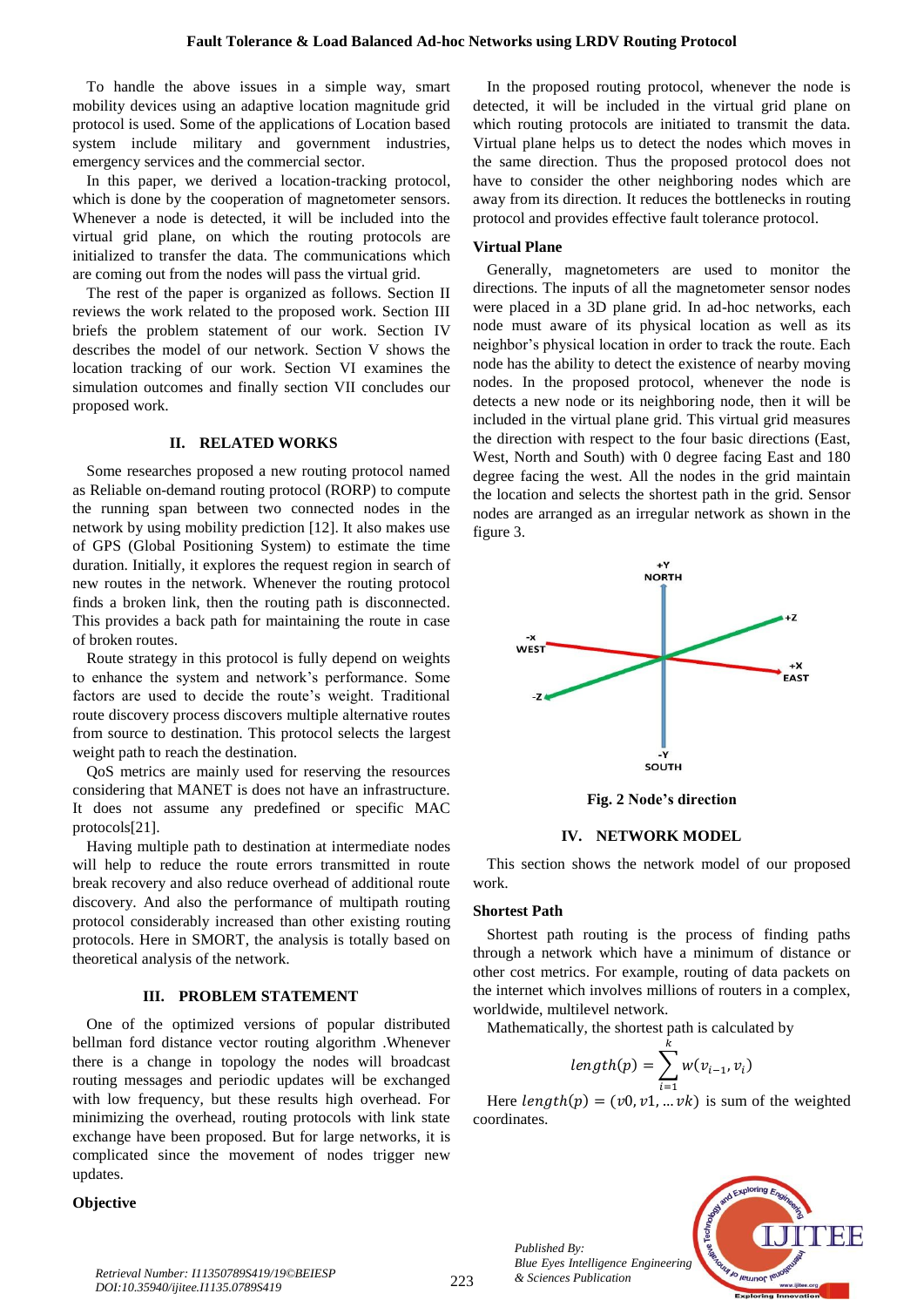

**Fig. 3 Shortest path establishment**



**Fig. 4 Virtual Plane grid**

# **Routing**

The main aim of an ad-hoc networks routing algorithm is to deploy a route between a pair of nodes in the network precisely and efficiently. Because of its dynamic behavior, an ad-hoc network frequently changes location in its network topology. Consequently, the routing became challengeable and risky, and it has many known problems in ad-hoc networks.

Basically, the routing protocols use routing tables to store the information of nodes and to discover the node's location. The proposed routing protocol, LRDV uses the virtual grid to select the source path to transmit the net level node, which traverses in the same direction as source node. The virtual grid combines and reduces the service time with the help of routing table and location management.

# **V. LOCATION TRACKING**

When two nodes begin to communicate, location tracking is used to track the nodes[14]. The nodes magnitude are retrieved from the virtual grid table and the point's direction is calculated by transmission of nodes from one to another. Based on the direction, the nodes are selected from the virtual grid.



**Fig. 5 Broadcasting multiple messages**

In this way the random selction of nodes are stopped and proper nodes are selected, which are in the right direction[15]. The communiction speed will be increased and the usuage of the ad hoc networks get minimized. This method will support network's overhead due to the broadcast of unwanted node search in the network[8][9] as shown in the figure.



**Fig. 6 Broadcasting single message**

## **VI. SIMULATION RESULTS**

This section examines the outcomes of the proposed work. The evaluation is done based on metrics, such as closeness of the simulation outcomes to the theoretical predictions.

## **Simulation Framework**

We used the network simulator as the basic platform on which our simulations were explained. We have used 600x600 grid with 20 sensor nodes as shown in the figure.

We assigned unique id to each node, and the nodes reading was a random integer uniformly distributed in the grid with the specific range. In each turn, the nodes are selected using the shortest path routing protocol.

The simulation of LRDV protocol applied on ad-hoc network terminal is used to execute the code. This window displays the channel and other relevant details of the code. Once the code is successfully generated then the simulation runs in another window. Figure 9 shows the simulation results of LRDV protocol applied on 40 nodes in the network.



**Fig. 7 Simulation Result of 40 Nodes**

There are forty nodes in this region and the node zero is labelled as source with differentcolour. The colour blue is used to differentiate it from other nodes. And the node 9is labelled as destination node. This node is also given blue to show that it is different fromothers.The nodes are not connected by any links since it is wireless.



*& Sciences Publication Retrieval Number: I11350789S419/19©BEIESP DOI:10.35940/ijitee.I1135.0789S419*

*Published By:*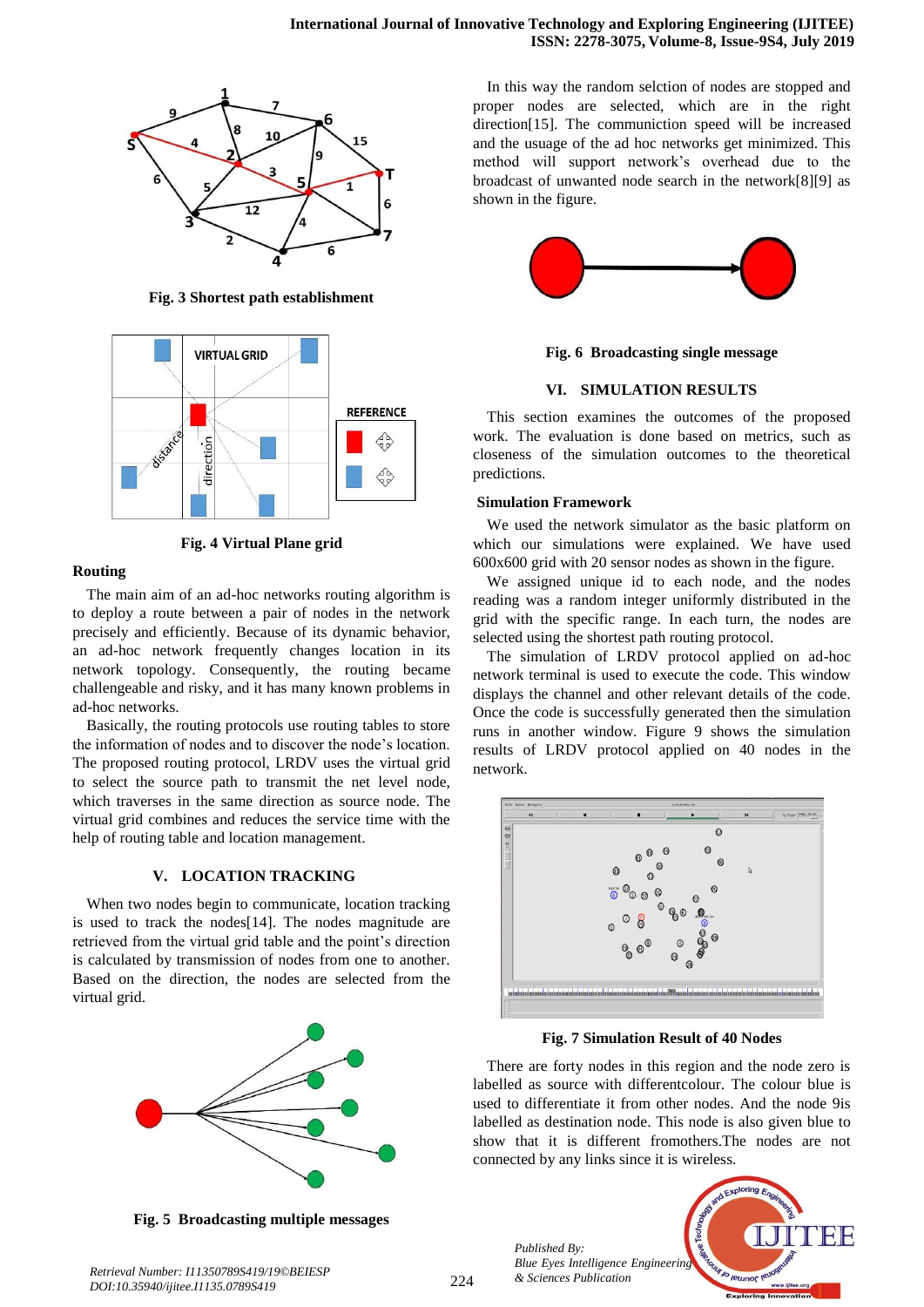The nodes are scattered everywhere since it has no infrastructure to establish the connection. Whenever the node embedded with magnetometer discovered the next node within its range it places the nodein the 3D virtual plane next to the source node.

LRDV protocol unicasts the message to the other nodes.The simulations use 20 nodes and it uses the channel type is "wireless channel".

The MAC type is "MAC/802 11" and the interface queue type is "CMUPriQueue".The Radio propogation model is "Propogation /Two-way Ground.

Table I shows the comparison of AODV and LRDV by pausing the simulation time. The time is analysed to estimate the performance of both the routing protocols.



**Fig. 8 Performances Analysis**

Figure 10 shows the performance graph of LRDV compared to AODV. X-axis contains the value of number of nodes and Y-axis contains the value of broken links in the network. The performance figure concludes that the proposed method LRDV outperforms AODV. LRDV considerably reduces the broken links than AODV.

| Table. 1 Comparison of AODV and LRDV |           |             |  |  |  |  |
|--------------------------------------|-----------|-------------|--|--|--|--|
|                                      | seti AODV | <b>LRDV</b> |  |  |  |  |

| Pauseti<br>me | <b>AODV</b> |                |      | <b>LRDV</b>       |       |       |
|---------------|-------------|----------------|------|-------------------|-------|-------|
|               |             | $\mathfrak{D}$ | 3    |                   | 2     | 3     |
| 20            | 377.9       | 67.48          | 98.8 | 360.8             | 57.38 | 96.8  |
|               | 4           |                | 73   | 4                 |       |       |
| 40            | 349.9       | 107.2          | 98.0 | 320.8             | 99.14 | 94.5  |
|               | 2           | 8              | 3    | 8                 |       |       |
| 60            | 324.5       | 124.2          | 104. | 302.5             | 115.2 | 102.6 |
|               | 4           | 65             | 92   | $\mathbf{\Omega}$ | 6     | 4     |
| 80            | 376.6       | 147.9          | 107. | 355.5             | 127.9 | 103.2 |
|               |             | 12             | 22   |                   |       | 5     |

The term fault tolerance is evaluated in terms of the faults tolerated in number of nodesagainst time in milliseconds. When a fault node is identified in mobile Ad hoc network, theprotocols AODV, DSR sends back RERR message to source node . The source node informsall other nodes about the fault . And the route request process continues again in order tosearch for a new route. Hence it takes lot of time to tolerate the fault.



**Fig. 9 Analysis of Fault Tolerance in LRDV**

In LRDV the shortest nodes are placed in the virtual plane grid. When a node isidentified as fault node , the protocol directly chooses the next node which is in the grid.

Hence LRDV tolerate the fault in less time. The Figure 11 shows the analysis of Fault Tolerance in LRDV. Here the number ofnodes are compared against time in milliseconds. It shows that when the numbers of nodesare increasing the fault is also increasing. And it is tolerated by LRDV routing protocol inless time when it is compared with other routing protocols AODV and DSR.

## **VII. CONCLUSION**

In this paper, we explained the study of location management in wireless ad hoc network to improve the routing by achieving good performance in terms of QoS. In addition to that, our algorithm is local and deals with dynamicbehavior of the networks efficiently. The outcomes of this paper mainly focuses on location management among the mobile ad hoc networks. It also gives the successive outcomes of routing and broadcast. Most of the methods come with various sensors deployed on the locations, position and identifies the limitiations on those areas. Generally, it is not useful for general purpose among the mobile ad hoc devices. The proposed work is a successive model among the emerging mobile ad hoc networks and it deals with magnetometer to track the location efficiently.

The advantages of this proposed system will improve the quality of services, minimize the complexity of routing, highly support for fault analysis, clustering, speed of service, increased intelligence of tracking devices, speed recovery of fault over communication failures like link breakage and fast relocation. Also we used the shortest path routing based on virtual grid. The virtual gird consists of all nodes and the shortest path routing is applied on it. This routing is used to select the shortest path available in the network. Our study shows that the outcomes of the shortest path routing depend upon the selected parameters and the selected protocol used for routing.



*Published By:*